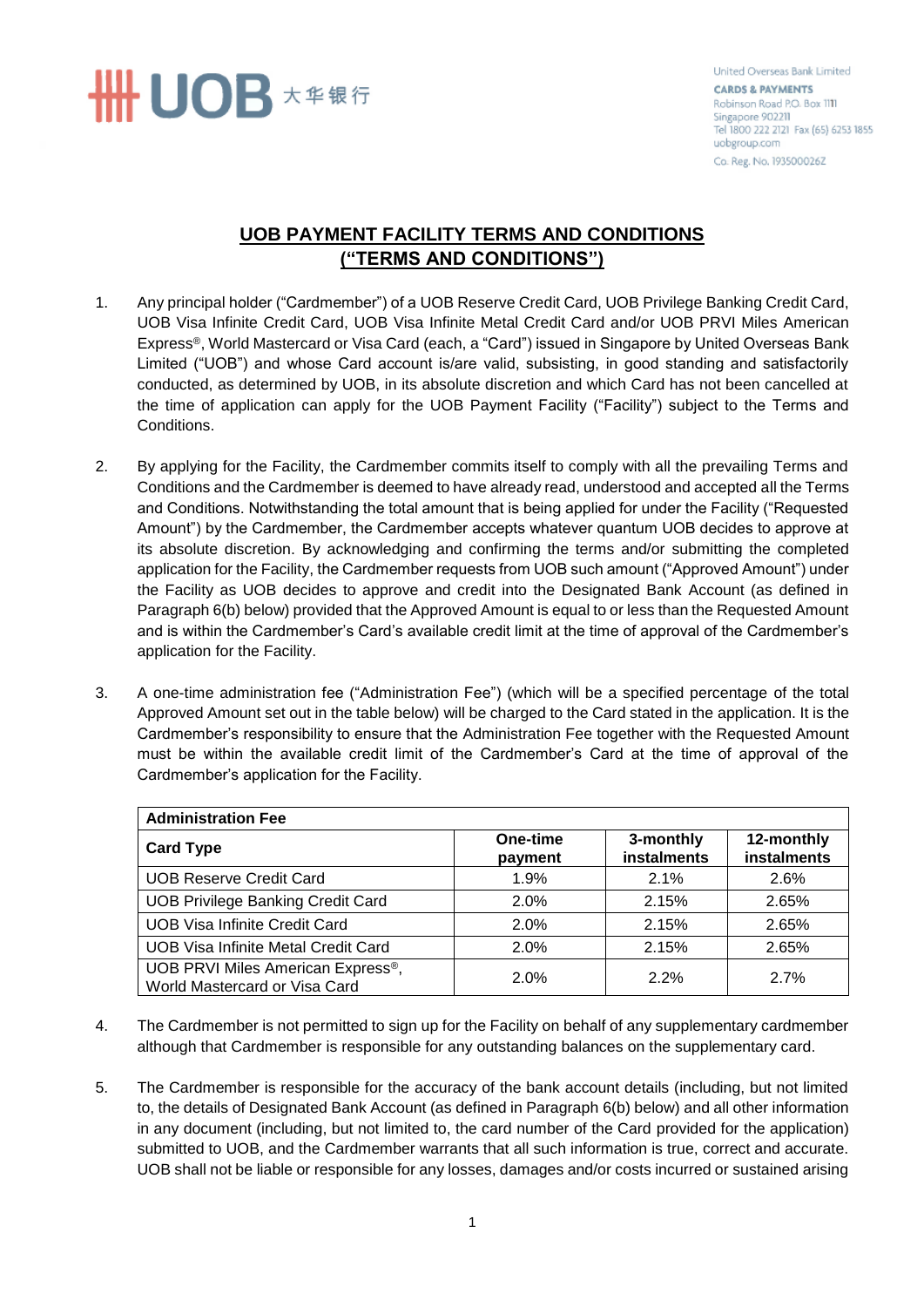

United Overseas Bank Limited **CARDS & PAYMENTS** Robinson Road P.O. Box 1111 Singapore 902211 Tel 1800 222 2121 Fax (65) 6253 1855 uobgroup.com Co. Reg. No. 193500026Z

from any incomplete document or information and/or inaccuracy in any document or information, furnished and submitted by the Cardmember to UOB.

6. (a) Approval process for the application of the Facility and the Requested Amount will take up to ten (10) Singapore working days from the date of UOB's receipt of the application. Any incomplete documentation or any application with incomplete information or wrong details or which has not been signed will result in a delay in the processing and/or rejection of the application for the Facility. The Cardmember agrees that UOB may, in its opinion, reject any application for the Facility and/or the Requested Amount and UOB is not under any obligation whatsoever to give any explanation or reason or prior notice to the Cardmember if any application is rejected or not approved or the Approved Amount granted is less than the Requested Amount. The Cardmember must have sufficient available credit limit on the Card that is more than the Requested Amount at the time of approval of the Cardmember's application for the Facility. The Approved Amount made available to the Cardmember under the Facility will be determined by UOB at its absolute discretion and the application of the Facility is subject to UOB's approval.

(b) Upon UOB's approval of the Facility, the Approved Amount shall be charged to the Card account and shall be credited into a Singapore dollar denominated bank account that is opened and maintained in the name of the Cardmember as specified in the application (the "Designated Bank Account") in one lump sum payment within five (5) Singapore working days after the day of UOB's approval of the Facility and the Cardmember's available credit limit on the Card will be reduced by an amount equal to the Approved Amount, which will be earmarked by UOB but will be progressively restored upon receipt of payment(s).

- 7. (a) The Approved Amount shall be charged to the Cardmember's Card at the time of approval of the application for the Facility and the Cardmember can choose to pay the same via any one of the following payment arrangements: -
	- (i) a one (1) time full payment on the next monthly Card billing statement that is issued after the application for the Facility has been approved. The one-time Administration Fee will be posted together with that one-time full payment; or
	- (ii) over three (3) or twelve (12) monthly instalments as billed in the monthly Card billing statements issued after the application for the Facility has been approved. The one-time Administration Fee will be posted together with the first of such instalments.
	- (b) If:
		- (i) the one (1) time full payment arrangement is selected, the Approved Amount shall be charged to the Card account and will be treated in the same way as any other card transaction charged to the Card account and shall be payable in accordance with the Standard Terms (as defined in Paragraph 11 below); or
		- (ii) the three (3) or twelve (12) monthly instalments payment arrangement is selected:
			- the UNI\$ credited (as referred to under Paragraph 9(b) below) will be based on the monthly instalment amount payable;
			- if the Approved Amount cannot be divided into equal monthly instalments, the difference between the Approved Amount and the aggregate of the first two (2) or eleven (11) monthly instalments payments will be posted as the last instalment payment amount in the applicable monthly Card billing statement respectively;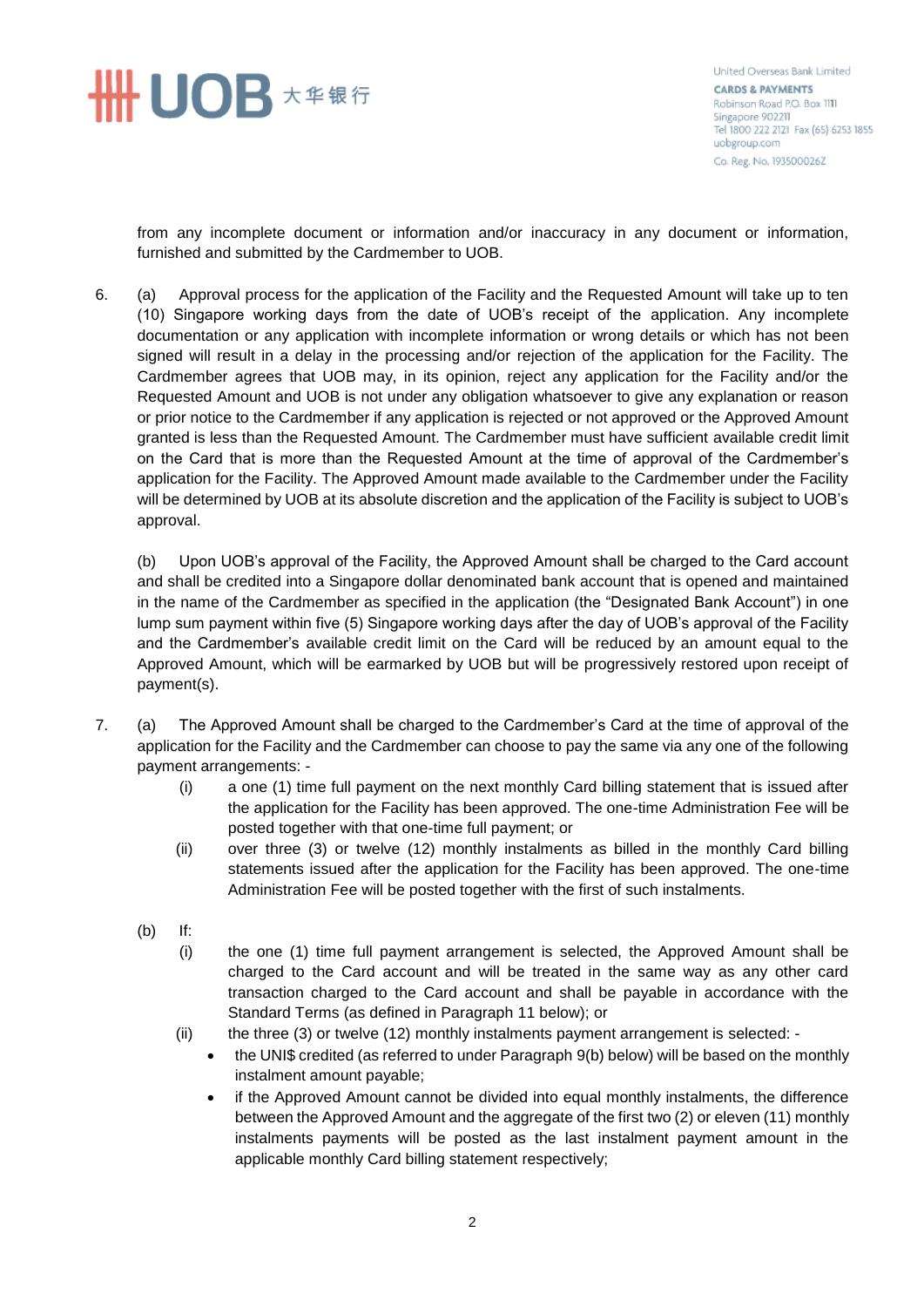## **SHINDB** ★ # # #

United Overseas Bank Limited **CARDS & PAYMENTS** Robinson Road P.O. Box 1111 Singapore 902211 Tel 1800 222 2121 Fax (65) 6253 1855 uobgroup.com Co. Reg. No. 193500026Z

- each monthly instalment amount shall be charged to the Card account and will be treated in the same way as any other card transaction charged to the Card account; and
- the monthly instalments payable will be reflected in the relevant monthly Card billing statement and shall be payable in accordance with the Standard Terms.

(c) In particular, but without prejudice to the generality of any of the above preceding sentences, interests and late payment charges will be levied on any overdue payments and/or instalment as well as other overdue amounts in the Card account in accordance with the Standard Terms.

- 8. Once the Approved Amount is credited into the Designated Bank Account, the Cardmember can neither cancel nor vary the Facility. However, prior to the Approved Amount being credited into the Designated Bank Account, the Cardmember may request to cancel or vary the Facility provided that:
	- (a) the Cardmember gives prior written or verbal notification to UOB;
	- (b) all requests to cancel or vary the Facility are subject to UOB's approval and discretion;
	- (c) such requested cancellation or variation will take effect seven (7) Singapore working days from the date of UOB's approval; and
	- (d) the Cardmember shall pay the processing fee as specified in Paragraph 9(a) below.
- 9. (a) A processing fee of Singapore Dollars One Hundred and Fifty (S\$150.00) will be levied for the processing of a voluntary Card account closure, or any change, cancellation or variation of the Facility. (b) A Cardmember of a successful Facility application will be awarded with UNI\$2.5 for every Singapore Dollars Five only (S\$5.00) of the Approved Amount charged to the Card account. UNI\$ awarded is subject to the terms and conditions under the UOB Rewards Programme (available at uob.com.sg/rewards) and UOB Visa Infinite Metal Card Terms & Conditions (available at uob.com.sg/vimetal) or UOB PRVI Miles Card Terms & Conditions (available at uobprvimiles.com).
	- (c) The Approved Amount will not be eligible for any other campaigns/promotions/programmes.

(d) If the Cardmember cancels or varies the Facility, then any UNI\$ awarded in respect of the Approved Amount will be withdrawn from the Card account. If that Cardmember does not have sufficient UNI\$ in the Card account for such withdrawal, then UOB has the right to claim / deduct the Singapore dollar equivalent of this shortfall in the UNI\$ from the Cardmember.

- 10. When UOB determines a matter in its opinion, the determination is made at their absolute discretion. When UOB acts or refuses to act on any matter including any instruction or transaction, UOB does not need to provide any reason for their act or refusal unless required by the law. If UOB receives any instruction on a non-Singapore working day or after the specified clearance or cut-off times, UOB may treat the instruction as received on the following Singapore working day.
- 11. UOB reserves the right, in its absolute discretion, to amend, delete or vary any of the Terms and Conditions without giving any reason or prior notice. The Terms and Conditions and amendments made to them from time to time shall apply to the Cardmember. The Terms and Conditions herein are to be read together with the terms and conditions of the prevailing UOB Cardmembers Agreement (available at uob.com.sg/cards) and the UOB Rewards Programme (collectively the "Standard Terms"). The Standard Terms will not apply to the extent that they are inconsistent with, or expressly overridden by, the Terms and Conditions. In the event of inconsistency between the Terms and Conditions and any advertising, promotional and other materials relating to or in connection with the Facility, the Terms and Conditions shall prevail.